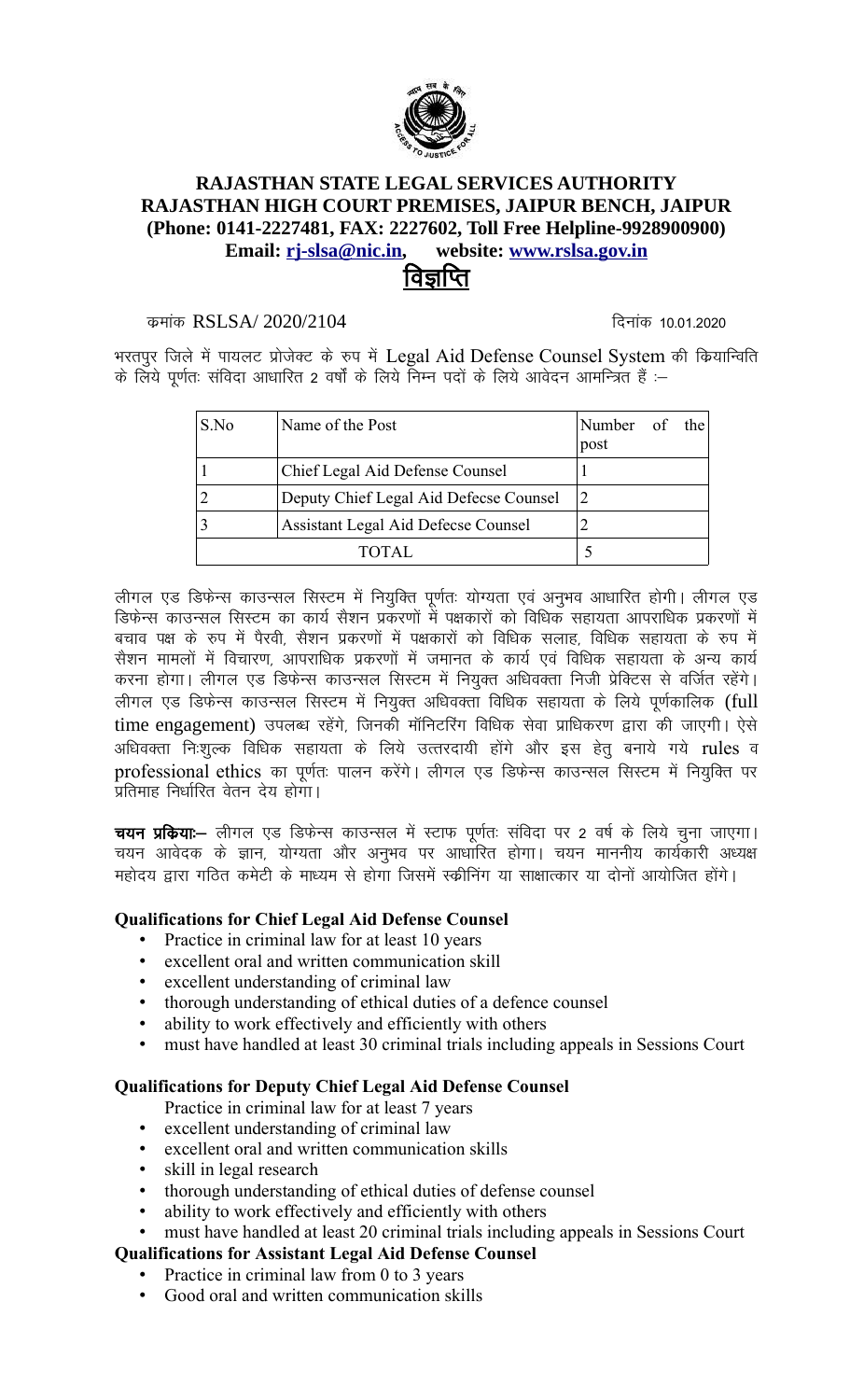- thorough understanding of ethical duties of defense counsel
- ability to work effectively and efficiently with others
- excellent writing and research skills
- \*Note: Qualifications may be reasonably relaxed in case of exceptional candidates or circumstances with the approval of the Executive Chairman RSLSA

#### वेतनः—

| Monthly salary of a Chief Legal Aid Rs 50,000<br>Defense Counsel                     | to l<br>$75,000/-$    |
|--------------------------------------------------------------------------------------|-----------------------|
| Monthly salary of two Deputy Chief Legal $\text{Rs} = 30,000$<br>Aid Defecse Counsel | to l<br>60,000/- each |
| Monthly salary of two Assistant Legal Aid $\text{Rs}$ 20,000<br>Defecse Counsel      | to l<br>40,000/- each |

**विशेषः–** लीगल एड डिफेन्स काउन्सल सिस्टम के द्वारा विधिक सेवाओं में किसी भी तरह की कमी रखी जाने की जानकारी मिलती है अथवा वे विधिक सहायता प्रदान किये गये व्यक्ति से धन फीस, पारितोषिक की मांग करते हैं अथवा वे स्वयं किसी अपराध के लिये दोषसिद्ध घोषित कर दिये गये हों, किसी राजनैतिक गतिविधि में भाग लेते हों, बिना किसी उचित आधार के प्राधिकरण द्वारा निर्देशित टेनिंग में भाग लेने में असफल रहें। किसी ऐसी गतिविधि में भाग लें जो कि उनके विधिक सहायता प्रदान करने के सिस्टम में बाधा उत्पन्न करती हो, विधिक सहायता सिस्टम से जुडे होने की अपनी स्थिति का स्वयं के लिये अथवा किसी अन्य के लिये इस्तेमाल करते पाये गये अथवा बिना किसी कारण के अवकाश पर रहें अथवा अनुपस्थित रहें।

### आवेदन की प्रकिया एवं अन्तिम तिथी

1. आवेदन निर्धारित प्रारुप में सम्पूर्ण विवरण सहित दस्तावेजात से समर्थित आवेदन पत्र नियत दिनांक 20. 01.2020 को सांय 5 बजे तक सचिव, जिला विधिक सेवा प्राधिकरण भरतपुर को रजिस्टर्ड <u>डाक / स्पीड</u> पोस्ट, कूरियर अथवा व्यक्तिशः जमा करा सकते हैं।

2. Chief Legal Aid Defense Counsel के आवेदकों को 30 निर्णयों की एवं Deputy Chief Legal Aid Defense Counsel के आवेदकों को 20 निर्णयों की प्रति जो कि सैशन केस एवं अपील  $\angle$  रिवीजन के हों, संलग्न करनी आवश्यक है।

3. आवेदक को जन्मतिथी का प्रमाण पत्र, विधि स्नातक की डिग्री, बार एनरोलमेन्ट का प्रमाण पत्र, अनुभव प्रमाण पत्र की प्रति संलग्न करना आवश्यक है।

नियुक्ति की अन्य शर्तें तथा आवेदन का प्रारुप राज्य विधिक सेवा प्राधिकरण की वेबसाइट www.rlsa.gov.in पर उपलब्ध है।

> सदस्य सचिव राज्य विधिक सेवा प्राधिकरण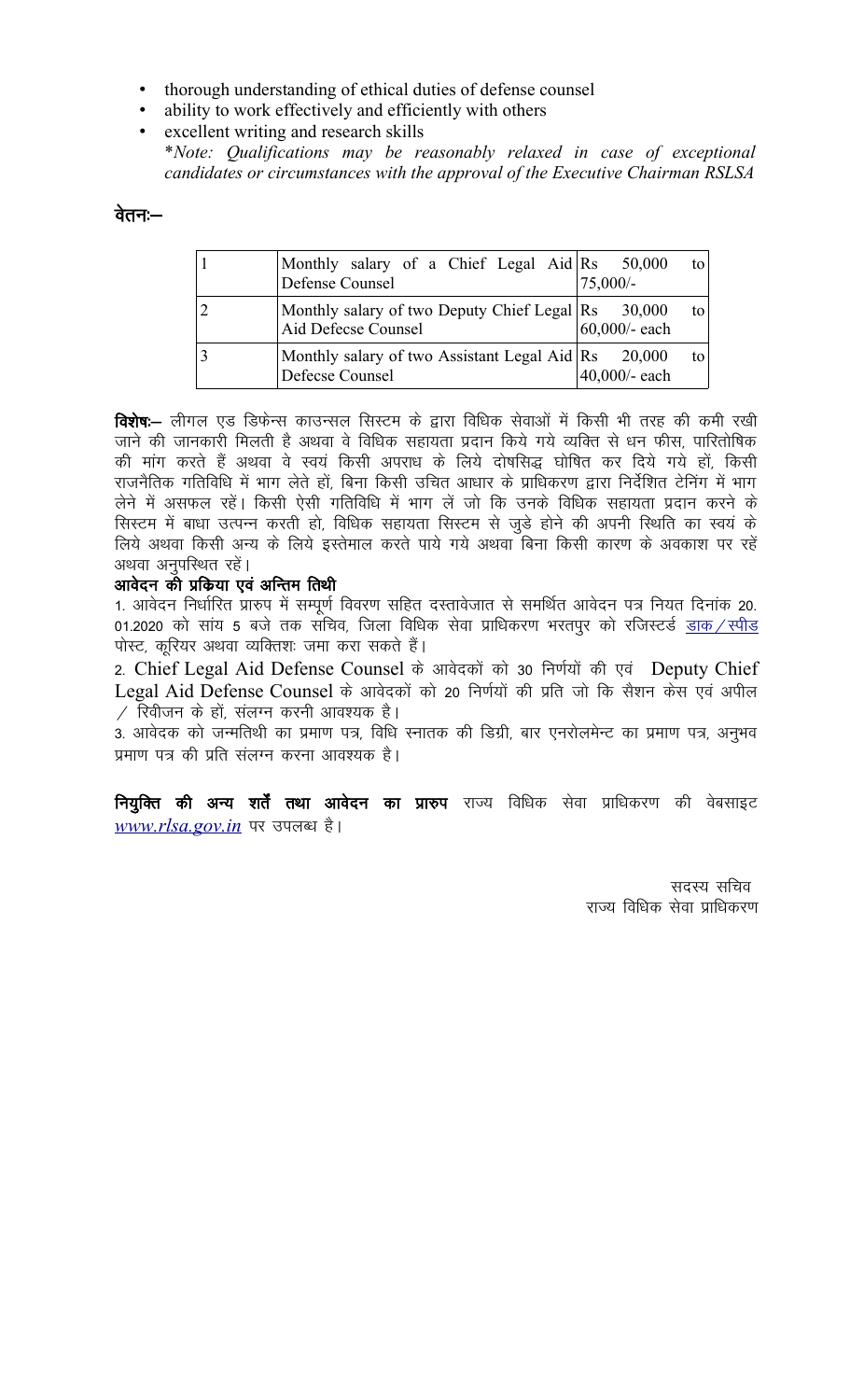

# राजस्थान राज्य विधिक सेवा प्राधिकरण

राजस्थान उच्च न्यायालय परिसर, जयपुर पीठ जयपुर (Phone: 0141-2227481, FAX: 2227602, Toll Free Helpline 9928900900) E mail: rj-slsa@nic.in, rslsajp@gmail.com website: www. rlsa.gov.in

लीगल एड डिफेन्स काउन्सिल सिस्टम हेतु आवेदन-पत्र

(Chief Legal Aid Defense Counsel/ Deputy Chief Legal Aid Defense **Counsel / Assistant Legal Aid Defense Counsel)** 

|                | *Please tick the post you are applying for                                                                              |             |                          |
|----------------|-------------------------------------------------------------------------------------------------------------------------|-------------|--------------------------|
|                | 1. आवेदक का नाम                                                                                                         |             | आवेदक अपना नवीनतम        |
|                |                                                                                                                         | यहाँ चिपकाए | रंगीन पासपोर्ट साईज फोटो |
|                |                                                                                                                         |             |                          |
|                |                                                                                                                         |             |                          |
|                |                                                                                                                         |             |                          |
|                |                                                                                                                         |             |                          |
| 5.             |                                                                                                                         |             |                          |
|                |                                                                                                                         |             |                          |
|                |                                                                                                                         |             |                          |
|                |                                                                                                                         |             |                          |
| 7 <sup>1</sup> |                                                                                                                         |             |                          |
|                |                                                                                                                         |             |                          |
| 9.             | शैक्षणिक योग्यता (सैकण्डरी, सीनियर सैकण्डरी, स्नातक एवं तत्पश्चात अर्जित)—<br>(* नोट :– स्व प्रमाणित प्रति संलग्न करें) |             |                          |

| क्र.सं.        | परीक्षा | बोर्ड / विश्वविद्यालय | उत्तीण  | श्रेणी | प्राप्तांको का |
|----------------|---------|-----------------------|---------|--------|----------------|
|                |         |                       | करने का |        | प्रतिशत        |
|                |         |                       | वर्ष    |        |                |
|                |         |                       |         |        |                |
| $\overline{2}$ |         |                       |         |        |                |
| $\mathbf{3}$   |         |                       |         |        |                |
| 4              |         |                       |         |        |                |
| $5\phantom{1}$ |         |                       |         |        |                |

"Help The needy-Timely Help May Create History"